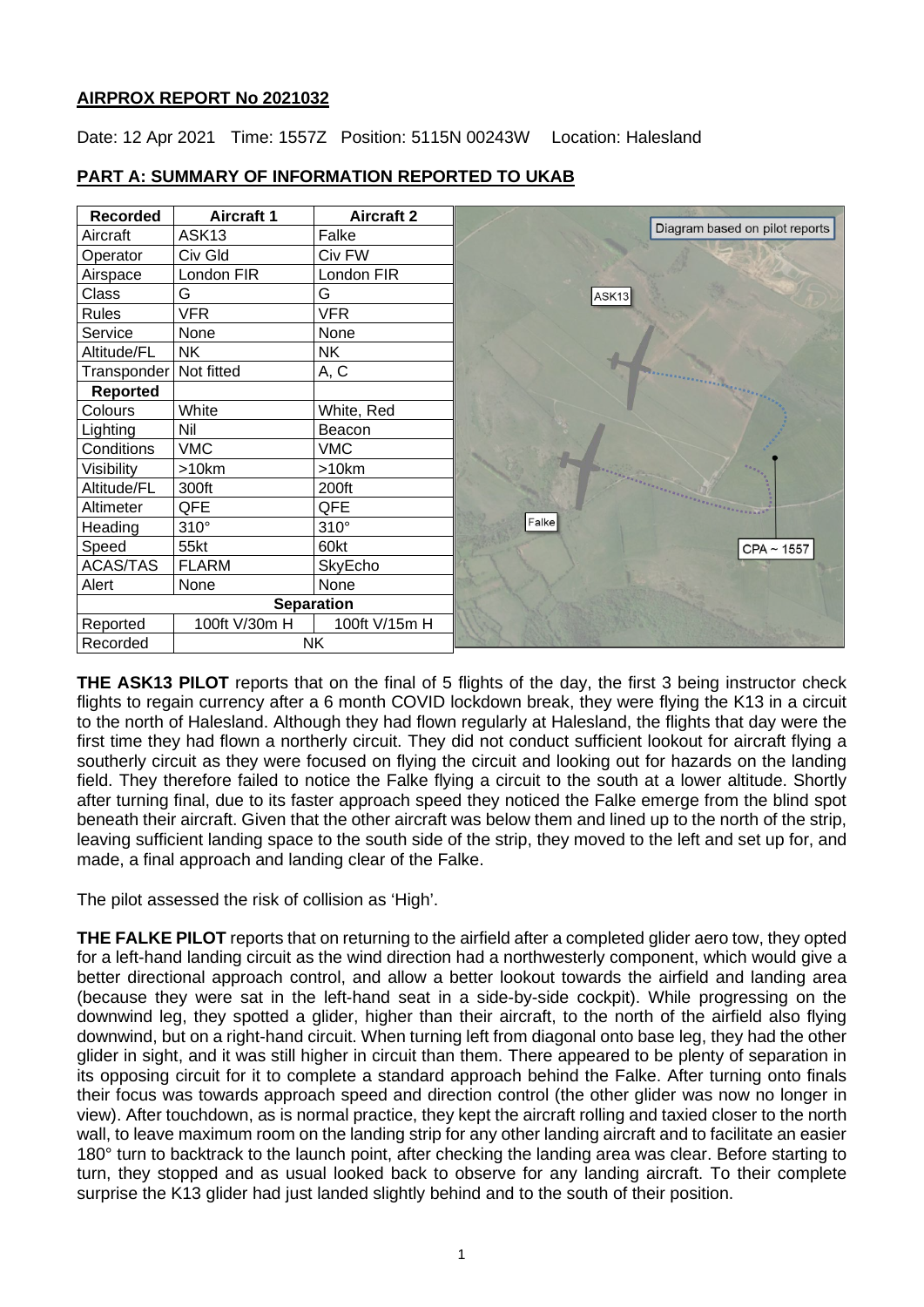The pilot assessed the risk of collision as 'High'.

# **Factual Background**

The weather at Bristol was recorded as follows:

METAR EGGD 121550Z AUTO VRB03KT 9999 NCD 09/M00 Q1029=

## **Analysis and Investigation**

## **UKAB Secretariat**

The ASK13 and Falke pilots shared an equal responsibility for collision avoidance and not to operate in such proximity to other aircraft as to create a collision hazard. [1](#page-1-0) An aircraft operated on or in the vicinity of an aerodrome shall conform with or avoid the pattern of traffic formed by other aircraft in operation. [2](#page-1-1)

#### **Comments**

# **BGA**

This incident illustrates the risks in using opposite direction circuits without robust measures in place to minimise the danger of MAC.

#### **Summary**

An Airprox was reported when a ASK13 and a Falke flew into proximity at Halesland at 1557Z on Monday 12<sup>th</sup> April 2021. Both pilots were operating under VFR in VMC in the Halesland visual circuit. Neither were receiving an ATS.

# **PART B: SUMMARY OF THE BOARD'S DISCUSSIONS**

Information available consisted of reports from both pilots and reports from the appropriate operating authorities. Relevant contributory factors mentioned during the Board's discussions are highlighted within the text in bold, with the numbers referring to the Contributory Factors table displayed in Part C.

Due to the exceptional circumstances presented by the coronavirus pandemic, this incident was assessed as part of a 'virtual' UK Airprox Board meeting where members provided a combination of written contributions and dial-in/VTC comments.

Prior to discussing the actions of the pilots, the Board discussed the procedures at Halesland and whether they covered the use of opposing circuits. They heard from gliding members who reported that following on from discussions with Halesland, they had identified that procedures were inadequate, with no explicit procedures for pilots when operating dual circuits and no radio procedures (**CF1**), indeed the ASK13 was not fitted with a radio at all. They explained that Halesland had intended to fit radios in their gliders last year, but for various reasons this had been delayed, however the Board were heartened to hear that Halesland were looking to address this and to upgrade many of their aircraft with EC units to ensure interoperability between gliders and tugs.

The Board then looked at the actions of the ASK13 pilot. They were an inexperienced glider pilot and had not seen the northerly circuit in operation at Halesland before, furthermore, after flying with an instructor they were flying solo after a period of not flying due to COVID restrictions. Members commended them for their frank and honest report. By their own admission, the pilot described not giving enough attention to the possibility of aircraft using the southern circuit and without a radio, the

<span id="page-1-0"></span><sup>1(</sup>UK) SERA.3205 Proximity.

<span id="page-1-1"></span> $2(UK)$  SERA.3225 Operation on and in the Vicinity of an Aerodrome.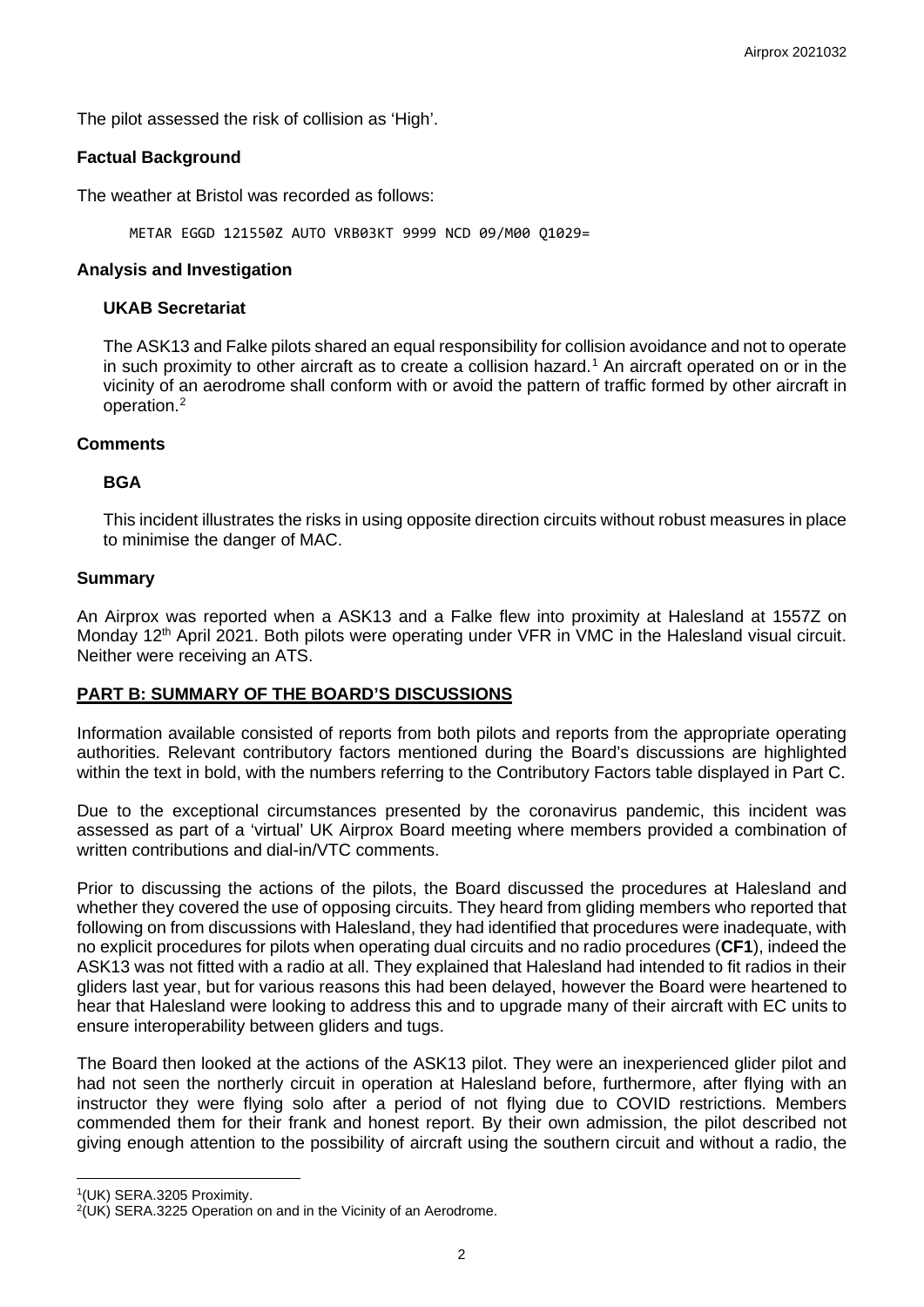pilot was not aware that the Falke was operating there (**CF3**). Furthermore, the FLARM in the glider could not detect the SkyEcho in the Falke, so no alerts were received (**CF5**). As the pilot had turned onto finals, they didn't see the Falke below them (**CF10**), and did not see it until it appeared beneath them from their blind spot (**CF7**), after which they were able to take late action in order to ensure they landed clear of the Falke.

Turning to the Falke pilot, they were operating in the southern circuit and the first they knew about the glider in the northern circuit was when they saw the glider high, late downwind (**CF3**). At this point, without radio operations to establish the intentions of the other pilot, or to know whether the other pilot was visual with them, members thought that the Falke pilot would have been wise to have taken defensive action and elected to go around whilst there was no likelihood of meeting the other aircraft on finals (**CF2, CF4**). Instead, by continuing onto finals, and assuming the glider pilot was visual with them, they lost sight of the glider as it was above in the opposing circuit and they continued onto a lower, faster finals and did not see the glider again until after they had landed (**CF8**, **CF9**). Members discussed at length whether the SkyEcho should have alerted to the FLARM on the glider and were told that operators needed to pay a subscription to receive FLARM data, but that as a tug aircraft it would have been expected that the Falke did have such a subscription, however, the Board were informed that it had been switched off in the visual circuit and so would not have alerted to warn the pilot about the glider above (**CF6**).

Finally, when discussing the risk, without any radar or GPS data, the Board were reliant upon the incident as described by both pilots. They discussed the incident and whether either of them had the chance to take avoiding action prior to the event. They agreed that whilst the Falke pilot had been visual when the ASK13 was downwind, they had lost sight of it on finals and the ASK13 pilot described not seeing the Falke until it appeared beneath them on finals. Consequently, the Board thought that there had been a real possibility that the glider pilot could have descended on top of the Falke, and neither pilot had the opportunity to take any avoiding action. Therefore they determined that there had been an element of providence in keeping the aircraft apart and accordingly allocated a Risk Category A (**CF11**).

# **PART C: ASSESSMENT OF CONTRIBUTORY FACTORS AND RISK**

| <b>Contributory Factors:</b> |
|------------------------------|
|------------------------------|

|                | 2021032                                                        |                                                          |                                                                                                                                                            |                                                                     |  |  |
|----------------|----------------------------------------------------------------|----------------------------------------------------------|------------------------------------------------------------------------------------------------------------------------------------------------------------|---------------------------------------------------------------------|--|--|
| <b>CF</b>      | Factor                                                         | <b>Description</b>                                       | <b>ECCAIRS Amplification</b>                                                                                                                               | <b>UKAB Amplification</b>                                           |  |  |
|                | <b>Flight Elements</b>                                         |                                                          |                                                                                                                                                            |                                                                     |  |  |
|                | • Regulations, Processes, Procedures and Compliance            |                                                          |                                                                                                                                                            |                                                                     |  |  |
| 1              | Organisational                                                 | • Flight Operations<br>Documentation and<br>Publications | <b>Flight Operations Documentation</b><br>and Publications                                                                                                 | Inadequate regulations or procedures                                |  |  |
|                | <b>• Tactical Planning and Execution</b>                       |                                                          |                                                                                                                                                            |                                                                     |  |  |
| $\overline{2}$ | Human<br>Factors                                               | • Insufficient Decision/Plan                             | Events involving flight crew not<br>making a sufficiently detailed<br>decision or plan to meet the<br>needs of the situation                               | Inadequate plan adaption                                            |  |  |
|                | • Situational Awareness of the Conflicting Aircraft and Action |                                                          |                                                                                                                                                            |                                                                     |  |  |
| 3              | Contextual                                                     | • Situational Awareness and<br><b>Sensory Events</b>     | Events involving a flight crew's<br>awareness and perception of<br>situations                                                                              | Pilot had no, late or only generic,<br><b>Situational Awareness</b> |  |  |
| 4              | Human<br>Factors                                               | Understanding/Comprehension                              | Events involving flight crew that<br>did not understand or<br>Pilot did not assimilate conflict<br>information<br>comprehend a situation or<br>instruction |                                                                     |  |  |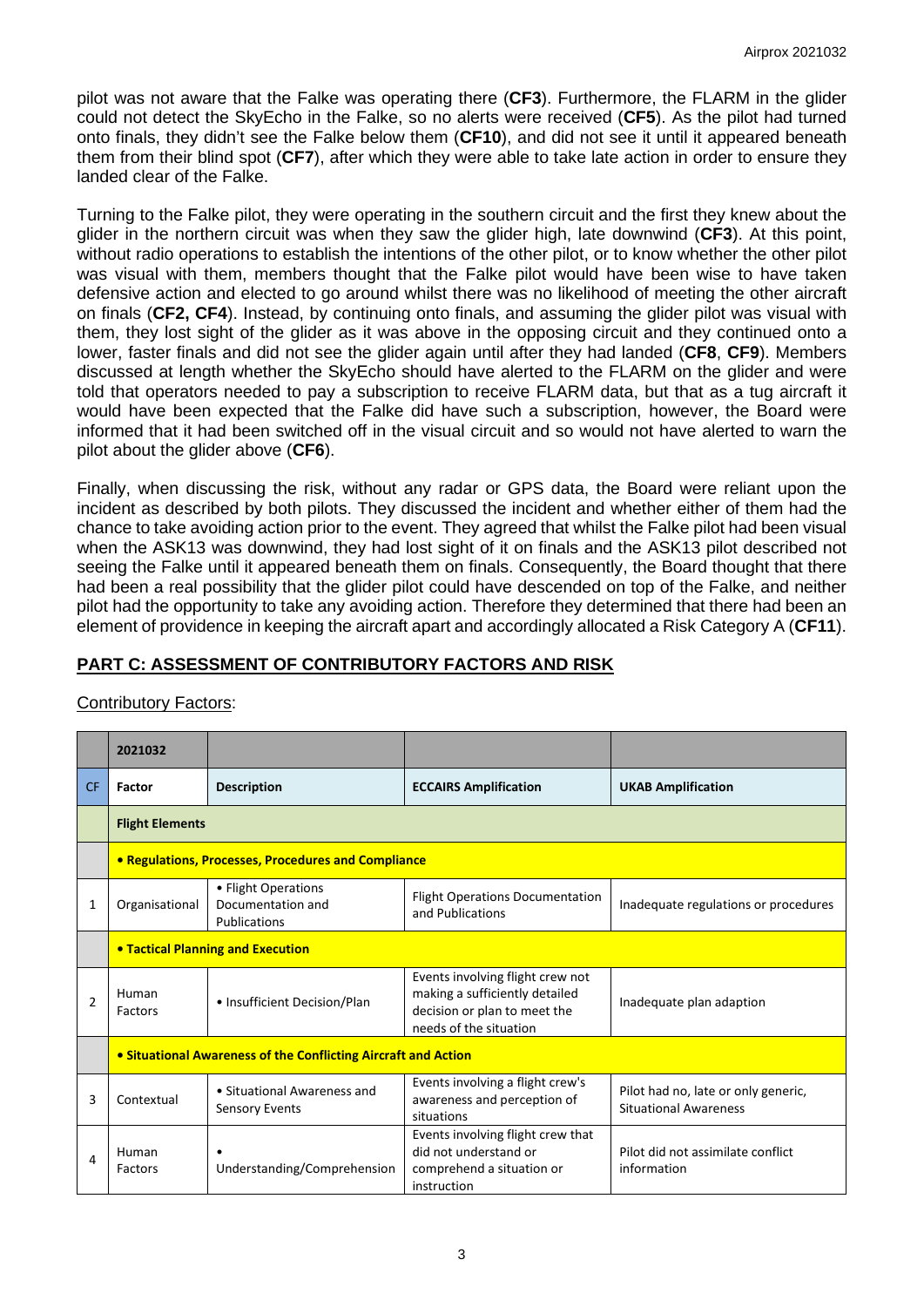|    | <b>• Electronic Warning System Operation and Compliance</b> |                                            |                                                                                                                                                          |                                                                                          |  |  |
|----|-------------------------------------------------------------|--------------------------------------------|----------------------------------------------------------------------------------------------------------------------------------------------------------|------------------------------------------------------------------------------------------|--|--|
| 5  | Technical                                                   | • ACAS/TCAS System Failure                 | An event involving the system<br>which provides information to<br>determine aircraft position and is<br>primarily independent of ground<br>installations | Incompatible CWS equipment                                                               |  |  |
| 6  | Human<br>Factors                                            | • Response to Warning System               | An event involving the incorrect<br>response of flight crew following<br>the operation of an aircraft<br>warning system                                  | CWS misinterpreted, not optimally<br>actioned or CWS alert expected but<br>none reported |  |  |
|    | • See and Avoid                                             |                                            |                                                                                                                                                          |                                                                                          |  |  |
| 7  | Human<br>Factors                                            | • Identification/Recognition               | Events involving flight crew not<br>fully identifying or recognising<br>the reality of a situation                                                       | Late sighting by one or both pilots                                                      |  |  |
| 8  | Contextual                                                  | • Loss of Separation                       | An event involving a loss of<br>separation between aircraft                                                                                              | Pilot flew into conflict                                                                 |  |  |
| 9  | Human<br>Factors                                            | • Monitoring of Other Aircraft             | Events involving flight crew not<br>fully monitoring another aircraft                                                                                    | Non-sighting or effectively a non-<br>sighting by one or both pilots                     |  |  |
| 10 | Contextual                                                  | • Visual Impairment                        | Events involving impairment due<br>to an inability to see properly                                                                                       | One or both aircraft were obscured<br>from the other                                     |  |  |
|    | • Outcome Events                                            |                                            |                                                                                                                                                          |                                                                                          |  |  |
| 11 | Contextual                                                  | • Near Airborne Collision with<br>Aircraft | An event involving a near<br>collision by an aircraft with an<br>aircraft, balloon, dirigible or<br>other piloted air vehicles                           |                                                                                          |  |  |

#### Degree of Risk: A.

#### Safety Barrier Assessment<sup>[3](#page-3-0)</sup>

In assessing the effectiveness of the safety barriers associated with this incident, the Board concluded that the key factors had been that:

#### **Flight Elements:**

**Regulations, Processes, Procedures and Compliance** were assessed as **partially effective** because the procedures for operating opposing circuits at Halesland were inadequate.

**Tactical Planning and Execution** was assessed as **partially effective** because the Falke pilot could have elected to go around when they saw the glider late downwind in the northern circuit.

**Situational Awareness of the Conflicting Aircraft and Action** were assessed as **partially effective** because both pilots had only generic situational awareness about the other.

**Electronic Warning System Operation and Compliance** were assessed as **ineffective** because neither pilot received an alert from their CWS.

**See and Avoid** were assessed as **ineffective** because neither pilot saw the other in time to materially affect the separation.

<span id="page-3-0"></span><sup>&</sup>lt;sup>3</sup> The UK Airprox Board scheme for assessing the Availability, Functionality and Effectiveness of safety barriers can be found on the [UKAB Website.](http://www.airproxboard.org.uk/Learn-more/Airprox-Barrier-Assessment/)